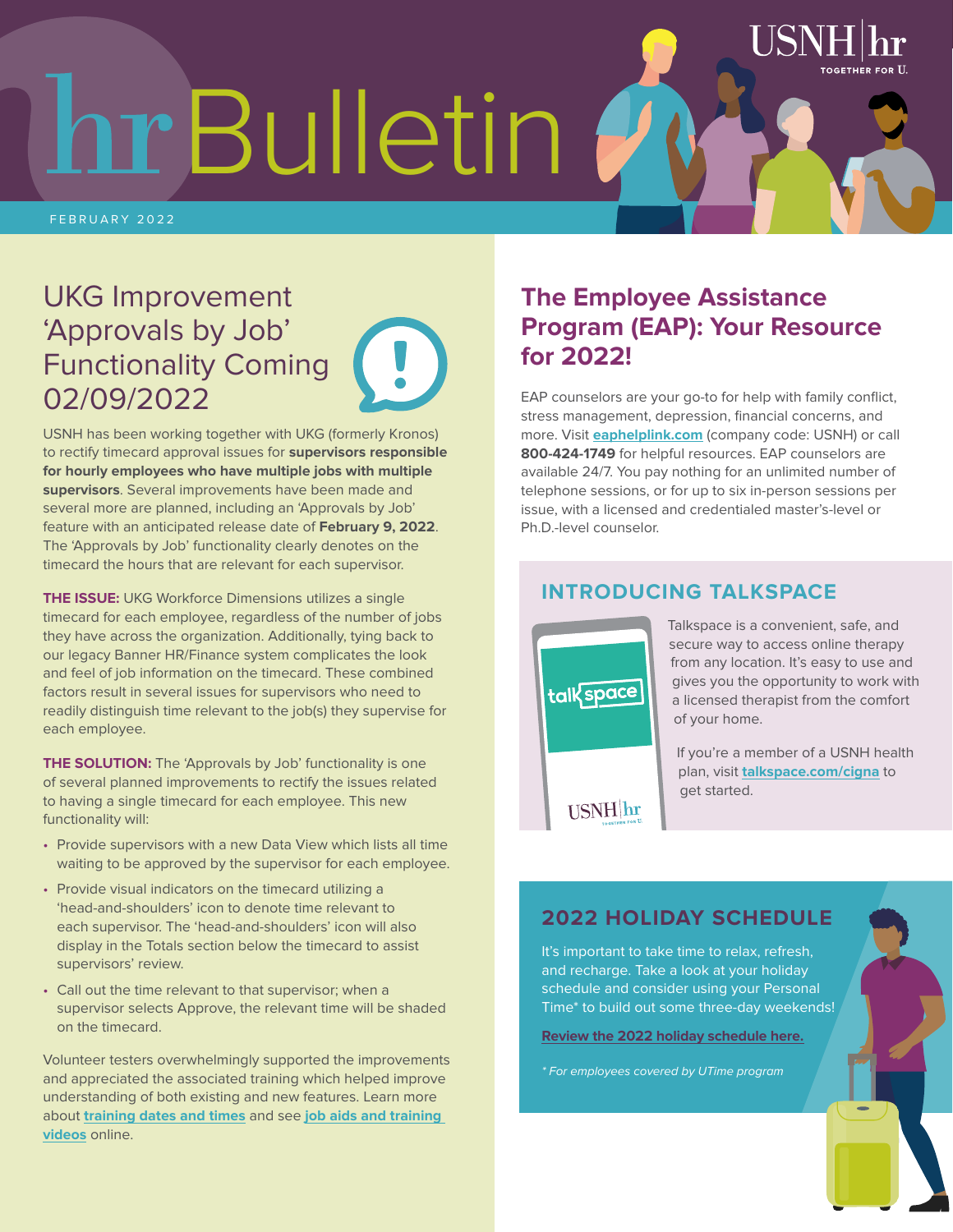## **At-Home COVID-19 Tests Now Covered at No Cost**

If you're a member of a USNH medical plan, you and your covered dependents may purchase up to eight over the counter (OTC) at-home COVID-19 tests per month, per covered dependent, at no cost through OptumRx. There are several ways to get these tests:

### **Pay \$0 at a preferred network pharmacy:**

Visit a **Walmart**, **Sam's Club** or **Rite Aid** pharmacy and simply go to the pharmacy counter, present your OptumRx member ID card, and ask to have your COVID-19 test kits submitted to your plan for coverage.

### **Purchase a kit, then submit an electronic form for reimbursement:**

You can also purchase COVID-19 test kits at other stores or online retailers. **OR OR**Keep your purchase receipt(s) and submit an electronic reimbursement claim form at **[optumrx.com/testinfo](https://www.optumrx.com/content/rxmember/default/en_us/angular-free/optumrx/Information-Center/test-reimbursement.html?is=orxrd:orx:covidtest)**.

### **Purchase a kit, then print and mail in a paper reimbursement form:**

If you prefer to submit your claim by mail, you can print a form at **[optumrx.com/testinfo](https://www.optumrx.com/content/rxmember/default/en_us/angular-free/optumrx/Information-Center/test-reimbursement.html?is=orxrd:orx:covidtest)** and mail it in. **Please note:** you will receive reimbursement more quickly if you submit an electronic claim.

**Note:** Most OTC at-home COVID-19 tests come in packs of two. Each dependent is eligible for eight tests per month (i.e., four packs of two), with a reimbursement of up to \$12 per test (\$24 per pack). For more information and complete details, visit **[optumrx.com/testinfo](https://www.optumrx.com/content/rxmember/default/en_us/angular-free/optumrx/Information-Center/test-reimbursement.html?is=orxrd:orx:covidtest)**.

## **Benefits Check-Up**

Now that we're in the new year, it's a good time to make sure you're taking advantage of the ways our benefits can support you. Consider:

- Confirming your doctors are still in-network.
- $\sqrt{\ }$  Making regular care appointments with your primary care providers (medical, dental, and vision).
- Submitting your 2021 Flexible Spending Account expenses. You must submit your reimbursement claims by May 31, 2023.
- Planning your 2022 Healthcare and Dependent Care FSA expenses. You must incur 2022 Dependent Care expenses by December 31, 2022 and Health Care expenses by March 15, 2023. Be sure to submit reimbursement claims by May 31, 2023.



## Health Questions? *Seek care from home!*

If you're enrolled in a USNH medical plan through Cigna, you have two options for virtual care:

### **Cigna Telehealth**

Cigna provides telehealth services through MDLIVE, which connects you with U.S. board-certified doctors via secure video chat or over the phone. Receive care for a wide range of non-urgent health issues, such as sore throats, allergies, stomachaches, and more. Schedule an appointment 24/7; you'll save money compared to visiting an urgent care center or emergency room. Visit **[mdliveforcigna.com](https://www.mdliveforcigna.com/)** to register.

### **24/7 Nurse Line**

If you have a question or concern about your health, connect with a certified nurse 24/7 for additional information and guidance. Simply visit **[mycigna.com](http://mycigna.com)** or call **800-564-9286** to begin.

### **HERE'S A TIP**

**[Bookmark this link](https://www.usnh.edu/human-resources/
employee-benefits-2022)** to see the most up to date benefits information and have easy access to resources like EAP, BenefitsHub, and your holiday schedule. The last page of this

#### University System<br>of New Hampshire

2022 Benefits Information for USNH Employees



newsletter is also a great "keeper" to save to your computer or print out as a reference to your benefits.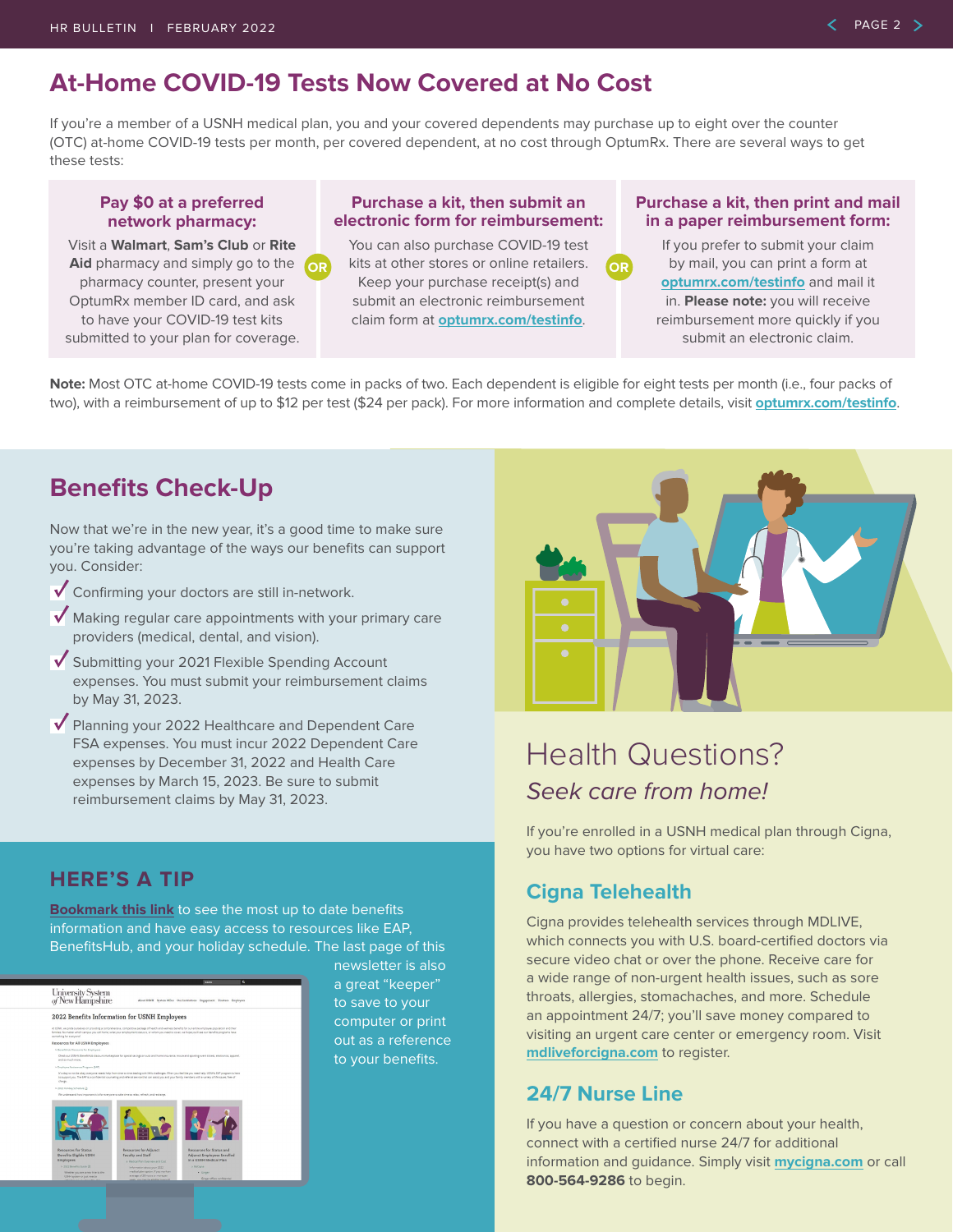## **Check in on your Retirement Saving Plan!**

Now's a good time to check in on your retirement plan to be sure you are on track to be financially fit when you retire. Both TIAA and Fidelity offer free one-on-one meetings  $\bullet$ to go over your options, and you can even bring in your family members! Follow the links below to schedule a one-on-one retirement check-up.

#### **[TIAA Retirement Check-Up](https://www.tiaa.org/public/tcm/usnh)**

#### **[Fidelity Retirement Check-Up](https://nb.fidelity.com/public/nb/usnh/contactus/schedule-a-meeting)**

While you're at it, the new year is also a good time to check and update your beneficiary information.

## **Remember our Tuition Reimbursement Benefit**

The Tuition Reimbursement Benefit is available to eligible employees and their dependents, after a waiting period, to help pay for courses at any USNH campus. To apply for reimbursement, first complete the registration process for the institution that has the courses you want to take. Then, submit an online Tuition Benefit Form, available at **[wise.usnh.edu](https://wise.usnh.edu/)**.

### **How Much Could You Save in Tuition?**

Eligible employees can take up to five courses per fiscal year. Courses for credit are eligible for a 100% reduction of the in-state cost; non-credit courses are eligible for a 50% reduction of the in-state cost. Plus, your eligible dependents can receive up to 50% off the in-state tuition rate for USNH credit courses after a one year waiting period.

### **SUBMIT YOUR 2021 FITNESS REIMBURSEMENT BY MARCH 31, 2022!**

Remember, you can receive **up to \$300 back** when you participate in a qualified fitness activity, such as signing up for a gym membership or purchasing fitness equipment. Just pay for your fitness membership and submit your receipt(s) to Cigna with the completed form, which you can **[download here](https://www.usnh.edu/sites/default/files/hr/resources/benefits/pdf/fitness-reimbursement-form-2021.pdf)**. You can do this once per calendar year.

## Bargain Hunter?

*Take advantage of these deals, special for USNH employees:*

### **BenefitsHub & Ticketsatwork**

These programs provide deals to all employees of USNH. Check out some great discounts below\*:

- **• [Sam's Club](https://usnh.benefithub.com/app/vendor/5213dc6414f1d913e86339d0)** 50% new membership
- **• [Vitamix](https://usnh.benefithub.com/app/vendor/56292f56c65af00c605f2f8f)** 15% off + free shipping
- **• [TaxAct](https://usnh.benefithub.com/app/vendor/5fdcdc48a1c9ed1110de81f9)** Save 25% on your 2021 tax filing
- **• [New England Aquarium](https://www.ticketsatwork.com/affiliates/motivano/packages.php?sub=packages&action=view&id=845)** Save 25% on tickets
- **• [Killington Resort](https://www.ticketsatwork.com/affiliates/motivano/packages.php?sub=packages&action=view&id=849)** 40% off lift tickets

*\*Deals current as of 01/21/2022*

### **15% off Verizon Wireless**

Verizon Wireless offers all USNH employees:

- A **15% monthly access discount** off select price plans billed at \$35 per month or greater. Phone/device discounts vary on a regular basis, based on current promotions being offered.
- A **25% discount** is available off most individual accessories as well.

Employees can register for their discount by visiting **[verizon.com/discounts](https://www.verizon.com/discounts/)**, which will generate an email that provides the path for completing this process, or to shop for equipment/service.

### **Enterprise Rent-a-Car® Personal Discounts**

USNH employees are entitled to discounted USNH rates for rental cars for personal use. Employees receive both the best price at the time of rental *and* an additional discount.

**[Click this link](https://legacy.enterprise.com/car_rental/deeplinkmap.do?bid=028&refId=UNINEWH)** to access the discount.

If you prefer to call toll-free, dial 1-800-RENT-A-CAR or 1-800-CAR-RENT. Reference our account number XZ10D10 and pin number "UNI".